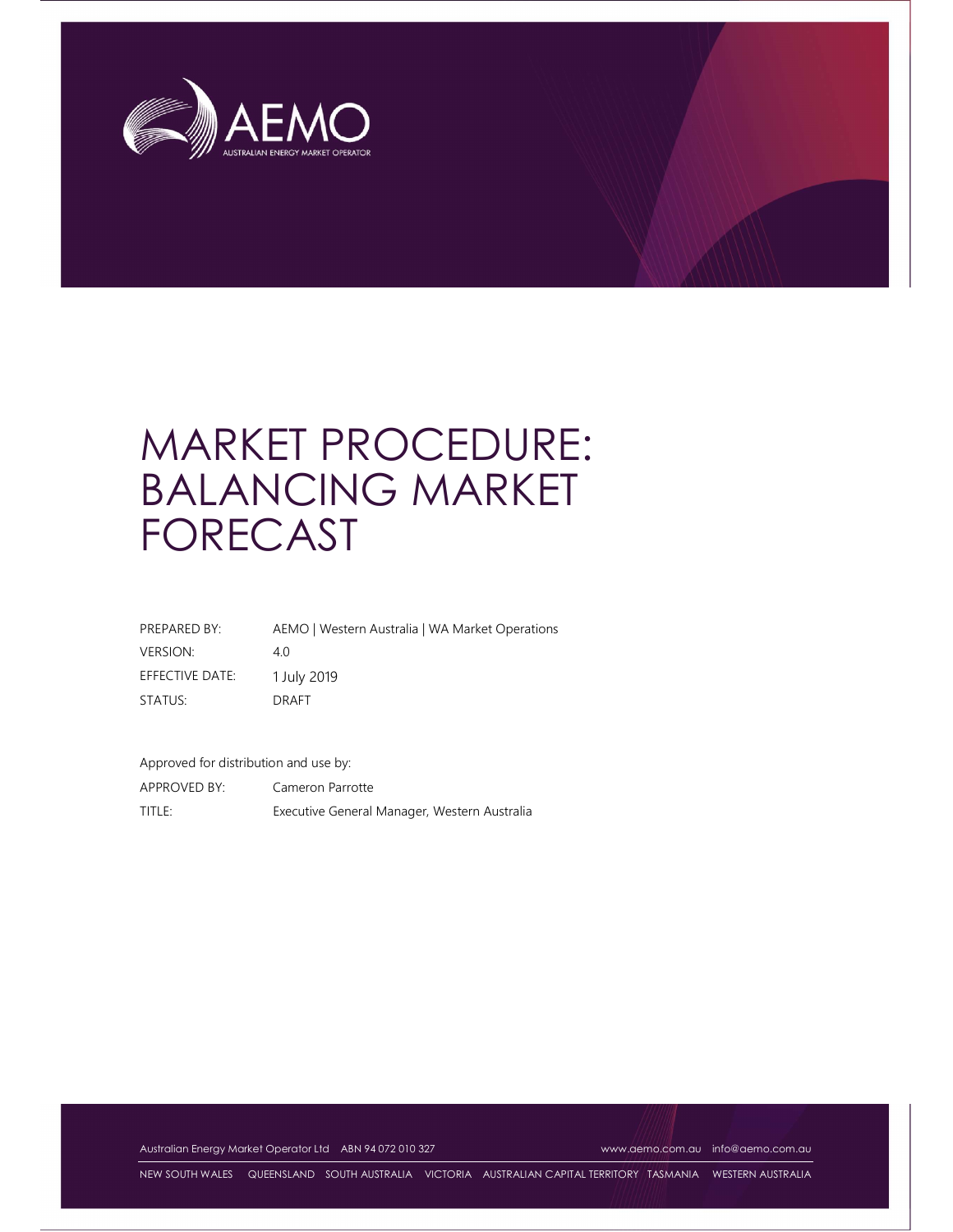

# VERSION RELEASE HISTORY

| Version | <b>Effective Date</b>                       | Summary of Changes                                                                                                                                                                                                                                                                                                                                                                                                                                                                                                                                                                                                                                                                                                                                                                                                        |
|---------|---------------------------------------------|---------------------------------------------------------------------------------------------------------------------------------------------------------------------------------------------------------------------------------------------------------------------------------------------------------------------------------------------------------------------------------------------------------------------------------------------------------------------------------------------------------------------------------------------------------------------------------------------------------------------------------------------------------------------------------------------------------------------------------------------------------------------------------------------------------------------------|
| 1.0     | <b>Balancing Market</b><br>Commencement Day | Market Procedure for Balancing Market Forecasts                                                                                                                                                                                                                                                                                                                                                                                                                                                                                                                                                                                                                                                                                                                                                                           |
| 2.0     | 30 November 2015                            | Changes resulting from transfer of functions from the IMO to AEMO                                                                                                                                                                                                                                                                                                                                                                                                                                                                                                                                                                                                                                                                                                                                                         |
| 3.0     | 18 April 2017                               | Changes resulting from the transfer of System Management functions to AEMO                                                                                                                                                                                                                                                                                                                                                                                                                                                                                                                                                                                                                                                                                                                                                |
| 4.0     | 1 July 2019                                 | Amendments to Market Procedure resulting from AEPC 2019 06 relating to:<br>Rule Change Proposal RC 2014 06 Removal of Resource Plans and Dispatchable<br>Loads.<br>2.<br>Amendments to the Procedure under section 2.6 to include AEMO's obligations<br>with determining Forecast spare capacity. Changes to the Chapter 11 definition<br>of Balancing Forecast, resulting from the Wholesale Electricity Market Rules<br>Amending Rules 2016 made by the Minister under regulation 7(4) of the<br>Electricity Industry (Wholesale Electricity Market) Regulations 2004 regarding the<br>provision of spare capacity for a trading interval<br>$\mathbf{3}$ .<br>Transfer to new AEMO Procedure template, formatting amendments and minor<br>administrative changes to align to WEM Rule clauses referencing and wording. |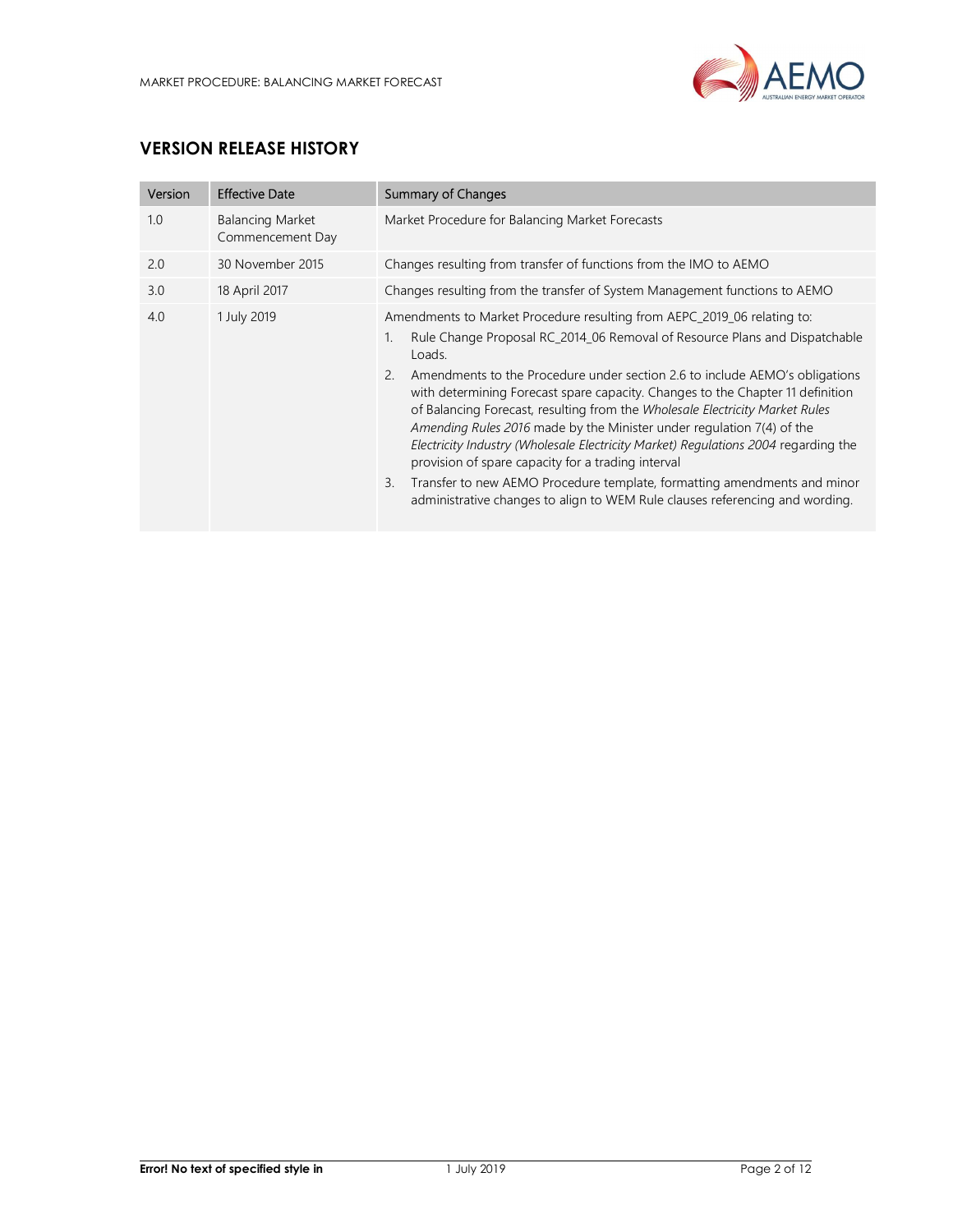

#### **CONTENTS**

| 1   | <b>INTRODUCTION</b>                                                  | 5              |
|-----|----------------------------------------------------------------------|----------------|
| 1.1 | Purpose and scope                                                    | 5              |
| 1.2 | Definitions and interpretation                                       | 5              |
| 1.3 | Related documents                                                    | 6              |
| 2   | <b>FORECAST BMO</b>                                                  | $\overline{7}$ |
| 2.1 | Background                                                           | 7              |
| 2.2 | Preparation of the Forecast BMO                                      | 7              |
| 2.3 | Publication of Forecast BMO to Market Participants                   | 8              |
| 3   | <b>BALANCING FORECAST</b>                                            | 8              |
| 3.1 | Background                                                           | 8              |
| 3.2 | Forecast Relevant Dispatch Quantities                                | 8              |
| 3.3 | Forecast Non-Scheduled Generation Quantities                         | 9              |
| 3.4 | Preparation of Forecast Balancing Prices and Quantities              | 9              |
| 3.5 | Forecast spare capacity                                              | 9              |
| 3.6 | Publication of Balancing Forecast information to Market Participants | 10             |
| 3.7 | Unavailable information                                              | 11             |
| 4   | <b>TIE BREAK PROCESS</b>                                             | 11             |
| 4.1 | Background                                                           | 11             |
| 4.2 | Process                                                              | 11             |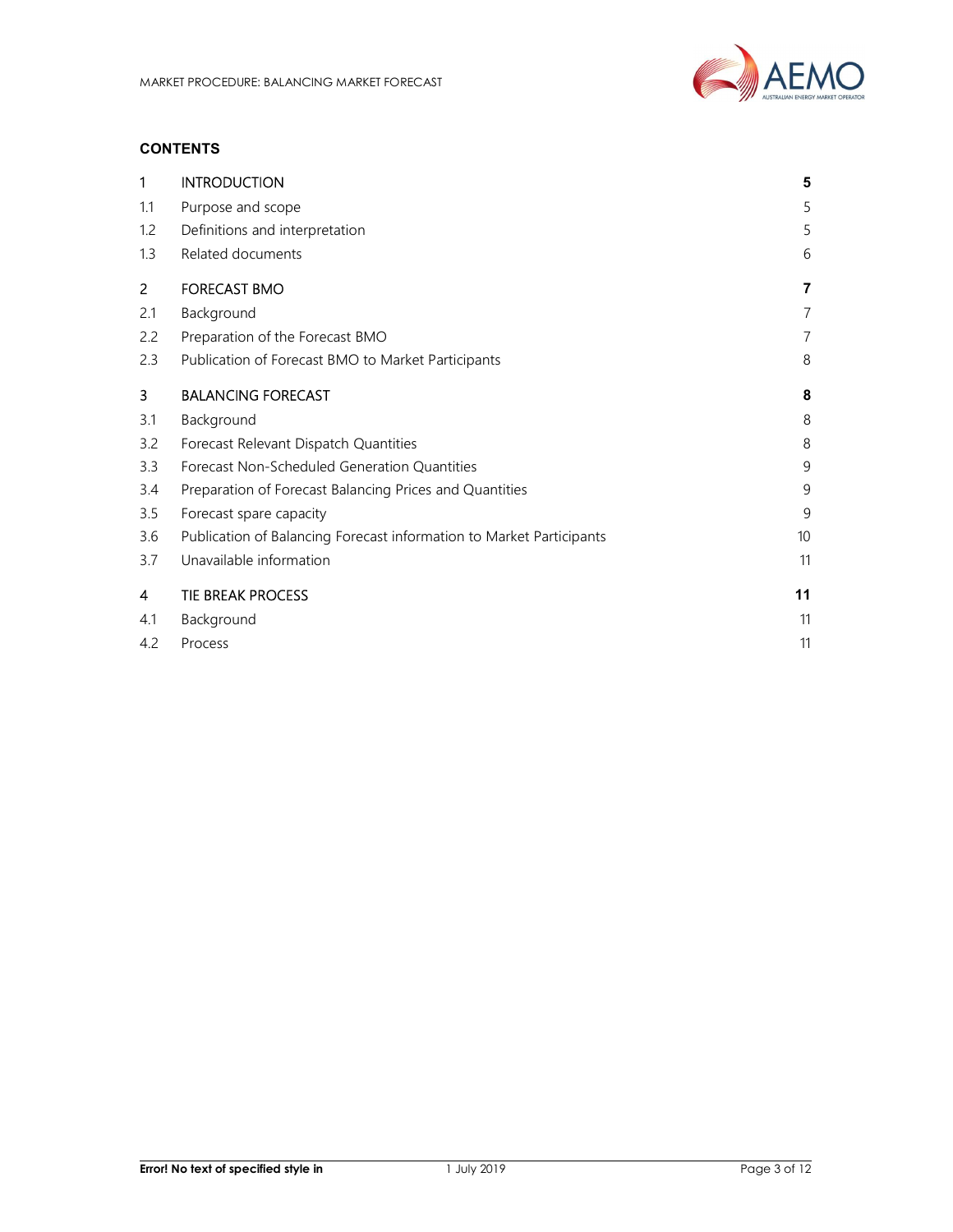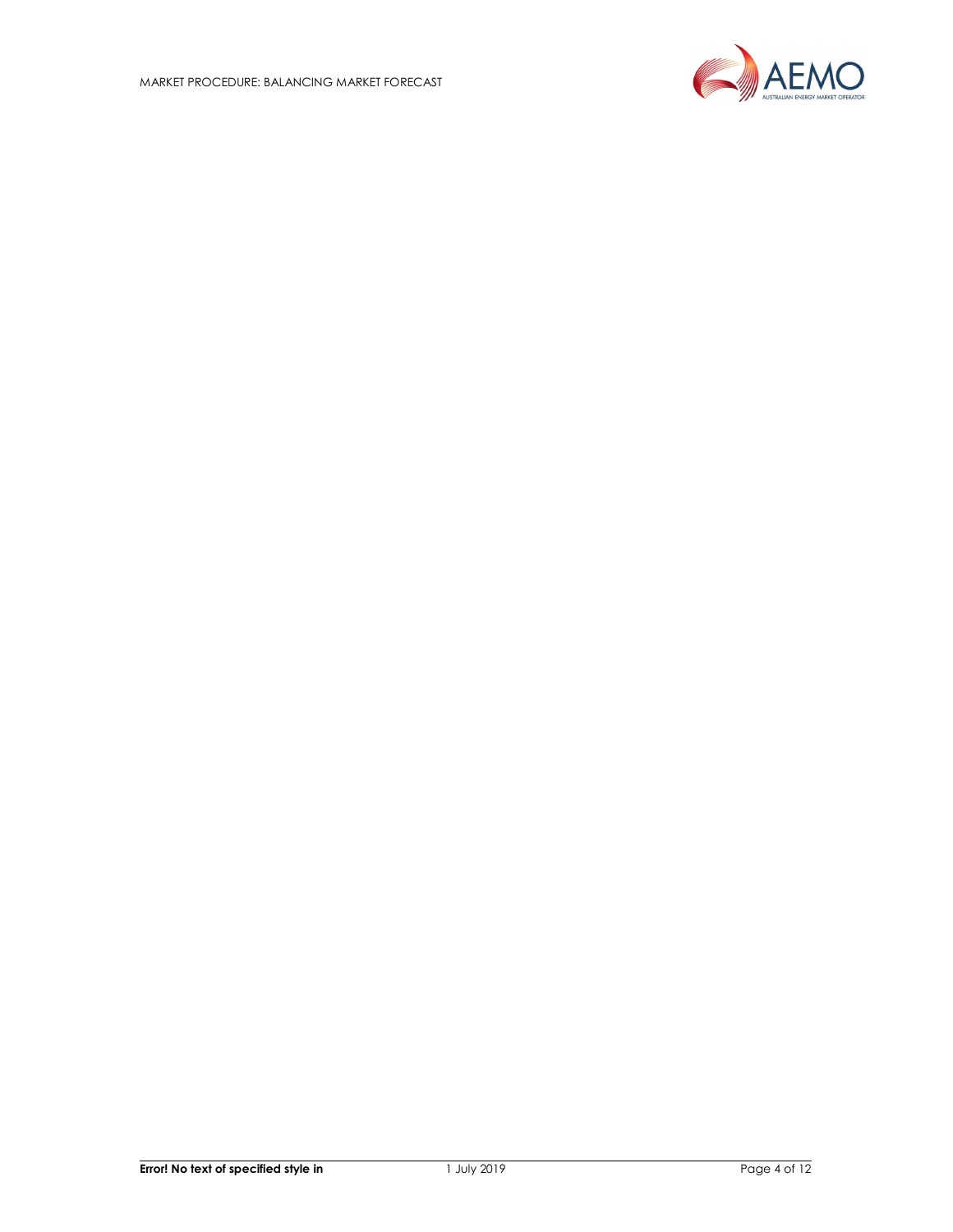

# 1 INTRODUCTION

# 1.1 Purpose and scope

- 1.1.1 This is the Balancing Market Forecast Procedure made under clauses 7A.3.3 and 7A.3.4 of the Wholesale Electricity Market Rules (WEM Rules).
- 1.1.2 This Procedure applies to AEMO in relation to the processes it must follow in preparing and publishing the Forecast BMO, the Balancing Forecast and the Balancing Quantities expected to be provided by each Market Participant.
- 1.1.3 This Procedure has effect only for the purposes set out in the WEM Rules and the WEM Rules prevail over these Procedures to the extent of any inconsistency.
- 1.1.4 The purpose of this Procedure is to describe the processes AEMO must follow **[clause 7A.3.3]** when:
	- (a) determining Forecast BMOs and providing them to System Management;
	- (b) preparing and publishing Balancing Forecasts; and
	- (c) assigning priority to Facilities in the case where there is a tie in a Forecast BMO or Forecast LFAS Merit Order.
- 1.1.5 AEMO must develop the Balancing Forecast Market Procedure in accordance with the following principles {clause 7A.3.4]:
	- (a) to the extent reasonably practicable, Balancing Forecasts must use the latest information available to AEMO; and
	- (b) Balancing Forecasts must provide Market Participants with information upon which to make an assessment regarding their Balancing Submissions and whether to update a Balancing Submission.
- 1.1.6 In this Procedure where obligations are conferred on a Rule Participant, that Rule Participant must comply with the relevant obligations in accordance with clauses 2.9.6, 2.9.7, 2.9.7A, 2.9.7B, 2.9.7C and 2.9.8 of the WEM Rules, as applicable.
- 1.1.7 Reference to particular WEM Rules within the Procedure in bold and square brackets [clause XX] are included for convenience only, and are not part of this Procedure.
- 1.1.8 All interactions between AEMO and Market Participants referred to in this Procedure will be conducted through the Wholesale Electricity Market Systems (WEMS).

## 1.2 Definitions and interpretation

Terms defined in the WEM Rules have the same meanings in this Procedure unless otherwise specified in this clause.

The words, phrases and abbreviations in the table below have the meanings set out opposite them in the table when used in this Procedure.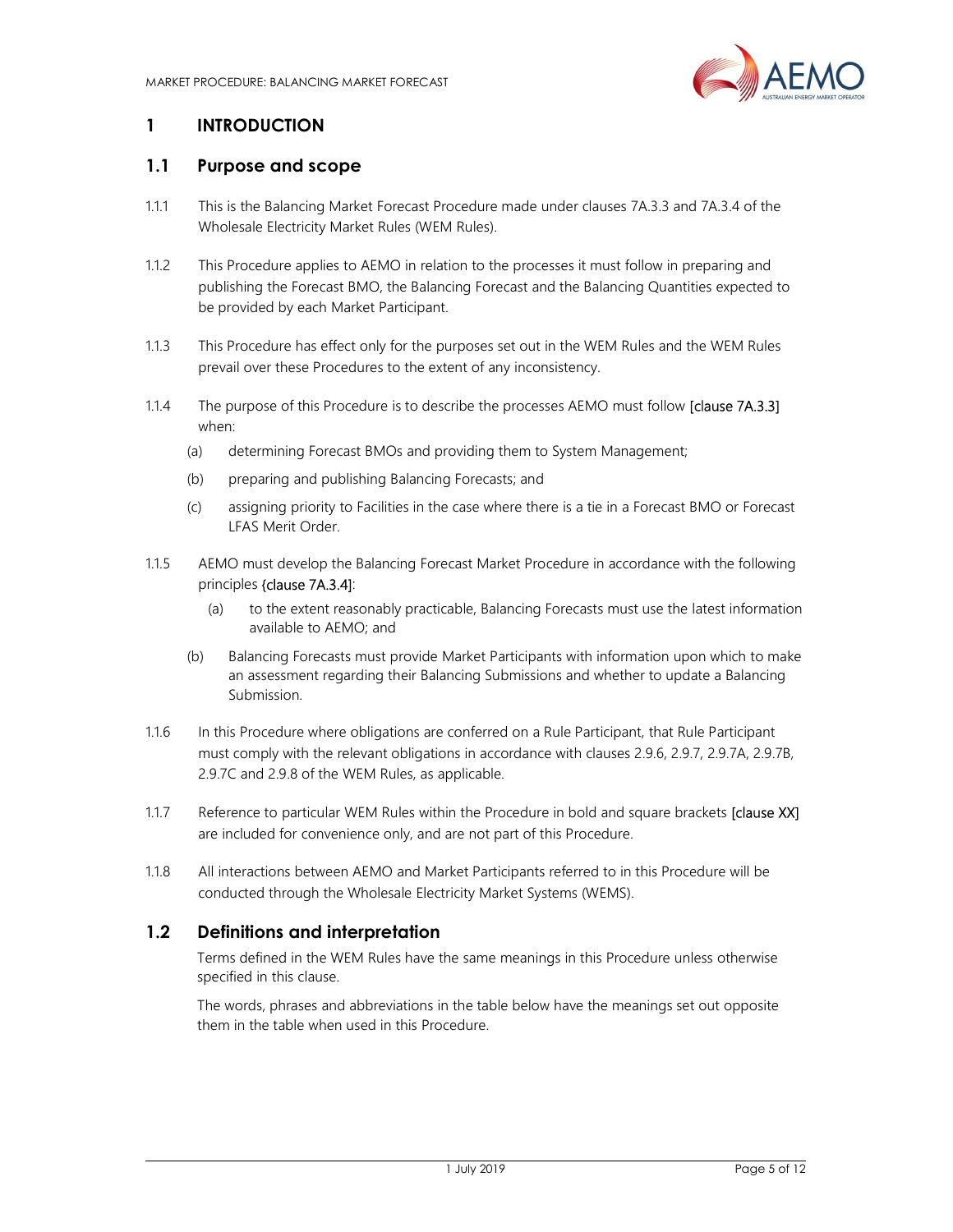#### MARKET PROCEDURE: BALANCING MARKET FORECAST



| Term                                  | Definition                                                                                                                                                                                                                                                                                                                                                                                                                                                                                                                                                                                                                                                                                                        |  |
|---------------------------------------|-------------------------------------------------------------------------------------------------------------------------------------------------------------------------------------------------------------------------------------------------------------------------------------------------------------------------------------------------------------------------------------------------------------------------------------------------------------------------------------------------------------------------------------------------------------------------------------------------------------------------------------------------------------------------------------------------------------------|--|
| <b>Balancing Merit Order</b><br>(BMO) | Means, for a Trading Interval, the ordered list of Balancing Facilities, and associated<br>quantities, used by System Management for issuing Dispatch Instructions for the<br>Trading Interval, determined as:<br>the last Forecast BMO for the Trading Interval received by System<br>a.<br>Management under clause 7A.3.1(b) of the WEM Rules; or<br>b.<br>if no Forecast BMO is received, the Balancing Merit Order that was used by<br>System Management for issuing Dispatch Instructions for the same Trading<br>Interval on the most recent Business Day if the Trading Interval occurs on a<br>Business Day, or the most recent non-Business Day if the Trading Interval<br>occurs on a non-Business Day. |  |
| Forecast BMO                          | Means the ordered list of Balancing Facilities, and associated quantities, determined<br>by AEMO under clause 7A.3.1(a) of the WEM Rules.                                                                                                                                                                                                                                                                                                                                                                                                                                                                                                                                                                         |  |
| Market Participant<br>Interface       | An application within the WEMS which provides a user interface, and B2B interfaces,<br>for Market Participants to participate in the WEM. This application includes<br>functionality that enables:<br>maintenance of Market Participant and Facility registration data;<br>$\bullet$<br>submissions into the WEM markets systems;<br>$\bullet$<br>user management; and<br>$\bullet$<br>market data reports; Access to settlement and prudential information.<br>$\bullet$                                                                                                                                                                                                                                         |  |
| <b>WEMS</b>                           | The market systems maintained by AEMO for the purpose of enabling interactions<br>between Market Participants and AEMO.                                                                                                                                                                                                                                                                                                                                                                                                                                                                                                                                                                                           |  |

- 1.2.1 The following principles of interpretation apply to this Procedure unless otherwise expressly indicated:
	- (a) references to time are references to Australian Western Standard Time.
	- (b) terms that are capitalised, but not defined in this Procedure, have the meaning given in the WEM Rules;
	- (c) to the extent that this Procedure is inconsistent with the WEM Rules, the WEM Rules prevail to the extent of the inconsistency;
	- (d) a reference to the WEM Rules or Market Procedures includes any associated forms required or contemplated by the WEM Rules or Market Procedures; and
	- (e) words expressed in the singular include the plural and vice versa.
- 1.2.2 In this Procedure the conventions specified in sections 1.3 to 1.5 of the WEM Rules apply.

### 1.3 Related documents

-

The following Market Procedures (available on the Market Web Site<sup>1</sup>) provide background information to this Procedure:

| Reference | <b>Title</b>                               |
|-----------|--------------------------------------------|
| A         | <b>IMS</b> Interface                       |
| B         | Notices and Communications                 |
|           | Power System Operation Procedure: Dispatch |

<sup>1</sup> Available at http://aemo.com.au/Electricity/Wholesale-Electricity-Market-WEM/Procedures.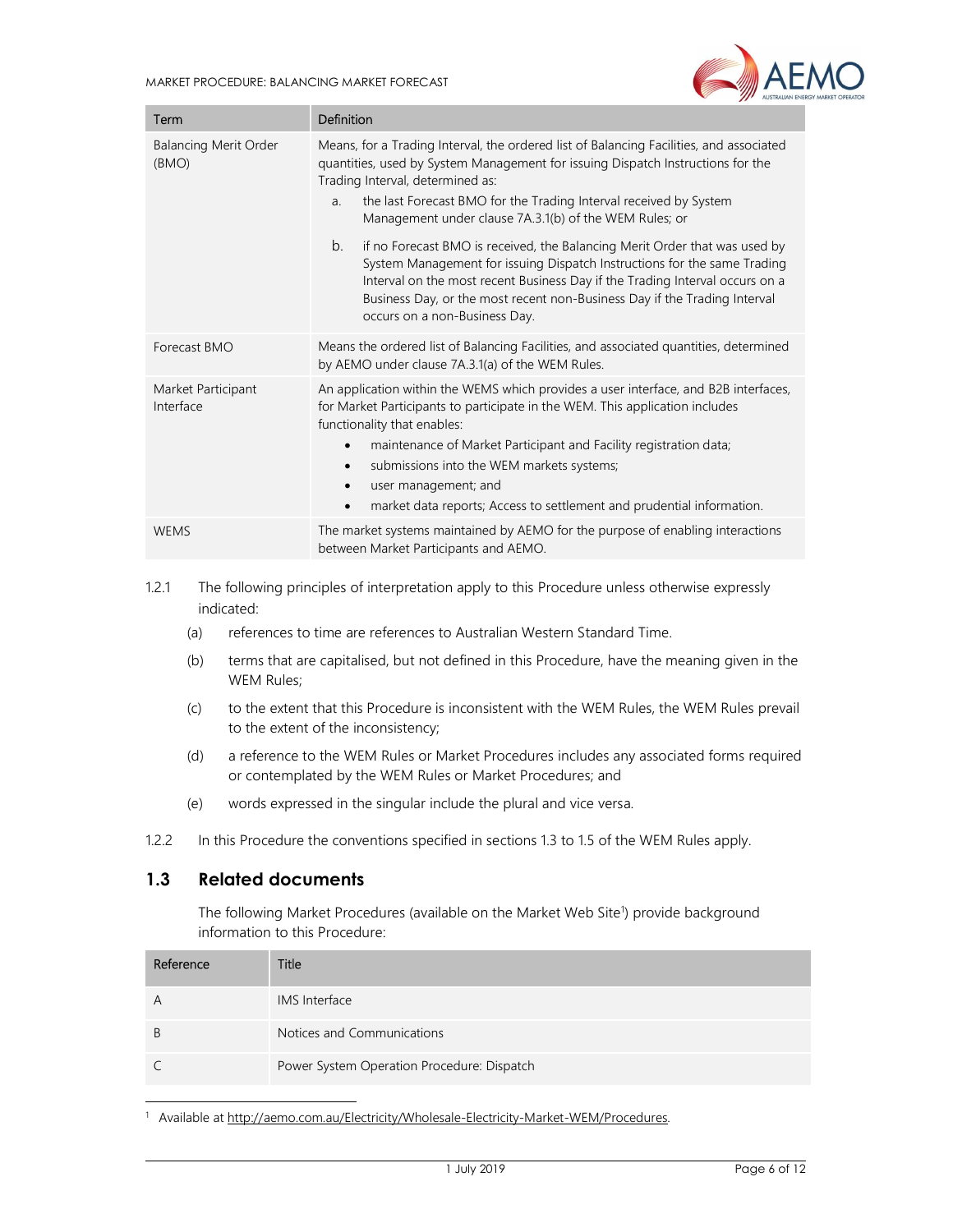

# 2 FORECAST BMO

# 2.1 Background

- 2.1.1 AEMO must, to the extent that is reasonably able, as soon as practicable during the first 15 minutes of each Trading Interval, for each future Trading Interval in the Balancing Horizon [clause 7A.3.1]:
	- (a) determine the Forecast BMO in accordance with clause 7A.3.2 of the WEM Rules using the most recent, valid Balancing Submissions available to it;
	- (b) provide System Management with the Forecast BMO determined under clause 7A.3.1(a) of the WEM Rules; and
	- (c) provide each Market Participant with the EOI Quantities expected to be provided by each of that Market Participant's Balancing Facilities in the Forecast BMO determined under clause 7A.3.1(a) of the WEM Rules.
- 2.1.2 The Forecast BMO for a Trading Interval is the BMO determined from the latest Balancing Submissions available to AEMO for the Trading Interval, as determined by AEMO in accordance with this Procedure. The purpose of the Forecast BMO is to enable:
	- (a) AEMO to develop and assess the implications, including system security and system constraints, of likely generation dispatch schedules in future Trading Intervals of the Balancing Horizon;
	- (b) Market Participants, in preparing their Balancing Submissions, to take account of the quantities expected to be dispatched in future Trading Intervals of the Balancing Horizon, in accordance with clauses 7A.2.8(a) and 7A.2.9(a)(i)) of the WEM Rules;
	- (c) Market Participants, in preparing their Balancing Submissions, to take account of aggregated Balancing Price-Quantity supply curves for future Trading Intervals of the Balancing Horizon, in accordance with clauses 7A.2.8(a) and 7A.2.9(a)(i)) of the WEM Rules;
	- (d) AEMO, for a Trading Interval for which the BMO is not available, to determine the appropriate levels of dispatch for Balancing Facilities from the latest available Forecast BMO generated in accordance with clause 7A.3.1(a) of the WEM Rules; and
	- (e) AEMO, for a Trading interval for which the Balancing Price and the BMO are not available, to determine the Balancing Price from the most recent Forecast BMO [clause 7A.3.13].

# 2.2 Preparation of the Forecast BMO

- 2.2.1 As soon as practicable during the first 15 minutes of each Trading Interval, AEMO must determine the Forecast BMO for each future Trading Interval in the Balancing Horizon by [clause 7A.3.2]:
	- (a) converting the price in each Balancing Price-Quantity Pair for a Balancing Facility that is not in the Balancing Portfolio to a Loss Factor Adjusted Price, for all Balancing Facilities except the Balancing Portfolio;
	- (b) where AEMO (in its capacity as System Management) prepares a forecast End of Interval (EOI) Quantity in accordance with clause 7A.3.15 of the WEM Rules for a Non-Scheduled Generator that is the subject of a Facility Balancing Submission, altering the quantity in that Balancing Submission to the most recent forecast value determined by AEMO;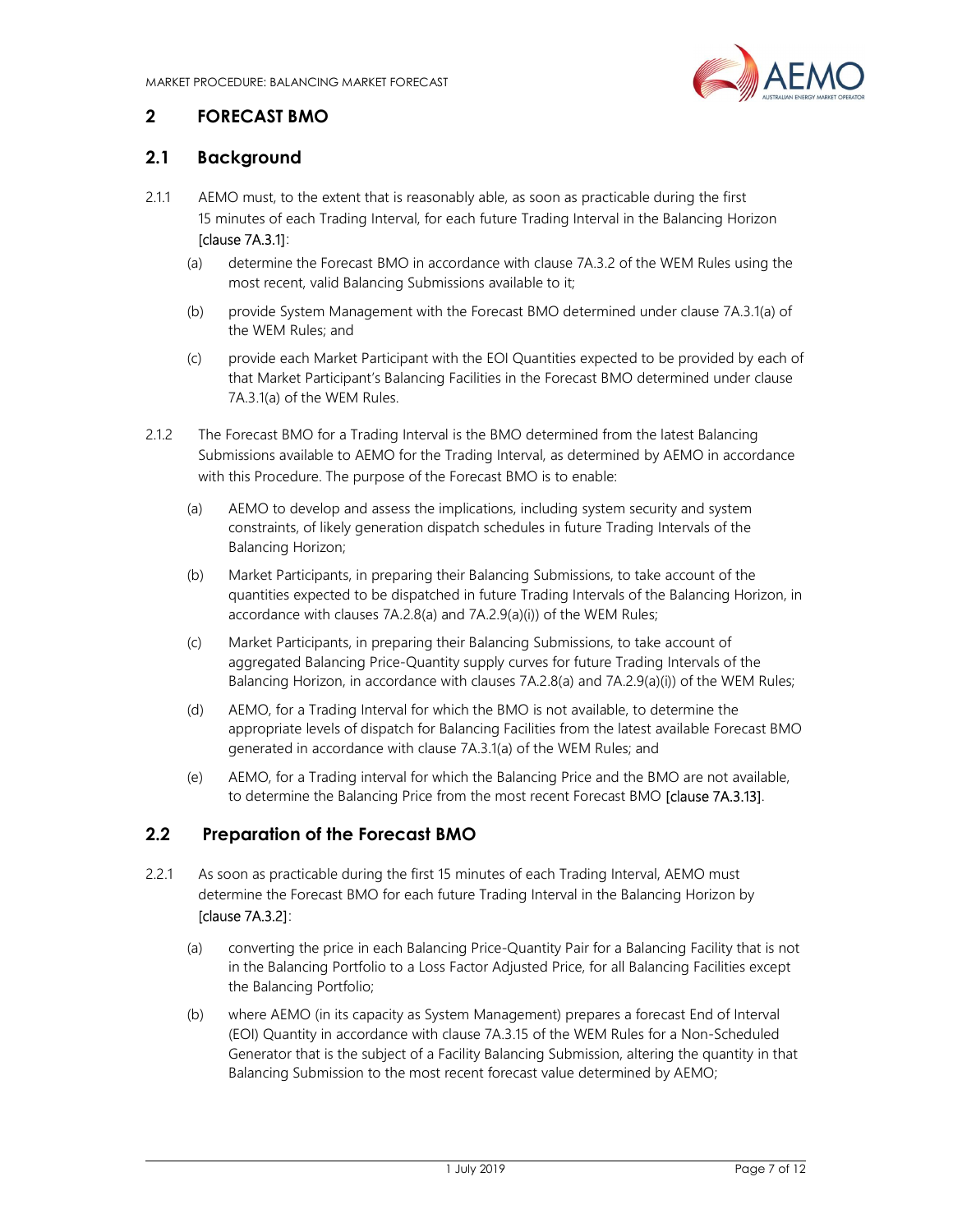

- (c) creating a table of all of the quantities from Balancing Submissions in steps 2.2.1(a) and 2.2.1(b) of this Procedure, with corresponding Loss Factor Adjusted Prices, and all of the quantities and corresponding prices from Balancing Portfolio Balancing Submissions;
- (d) sorting the table of quantities and corresponding prices created in step 2.2.1(c) of this Procedure in order of lowest to highest price; and
- (e) where any Price-Quantity Pairs in the table created in step 2.2.1(d) of this Procedure have an identical price, breaking the tie in accordance with section 4.2 of this Procedure.
- 2.2.2 In preparing the Forecast BMO, AEMO must to the extent reasonably practicable use the most recent valid Balancing Submissions available to it [clause 7A.3.1].

# 2.3 Publication of Forecast BMO to Market Participants

- 2.3.1 AEMO must publish the Forecast BMO prepared in section 2.2 of this Procedure in the form of anonymous Price-Quantity supply curves based on information in the WEMS for each future Trading Interval in the Balancing Horizon.
- 2.3.2 AEMO must, to the extent it is reasonably possible, within the Trading Interval publish the information outlined in section 2.3.1 of this Procedure by the end of every half hour for each future Trading Interval in the Balancing Horizon.

# 3 BALANCING FORECAST

# 3.1 Background

- 3.1.1 AEMO is required to determine and publish the Balancing Forecast for each Trading Interval in the Balancing Horizon [clause 7A.3.4], using, to the extent practicable, the latest information available to AEMO [clause 7A.3.4(a)].
- 3.1.2 The Balancing Forecast includes forecasts, for each Trading Interval during the Balancing Horizon, of the:
	- (a) Relevant Dispatch Quantity, in MW, at the end of the Trading Interval as determined by AEMO in its capacity as System Management under clause 7A.3.15 of the WEM Rules;
	- (b) aggregate EOI Quantity, in MW, at the end of the Trading Interval, of all Non-Scheduled Generators which are Balancing Facilities under clause 7.2.2(a) of the WEM Rules;
	- (c) Balancing Price; and
	- (d) spare capacity for the Trading Interval.
- 3.1.3 The purpose of the Balancing Forecast is to provide Market Generators with information upon which to make an assessment regarding the making or updating of a Balancing Submission [clauses 7A.2.8(a) and 7A.2.9(a)(i)].

# 3.2 Forecast Relevant Dispatch Quantities

3.2.1 AEMO (in its capacity as System Management) will prepare and publish forecast Relevant Dispatch Quantities for each future Trading Interval in the Balancing Horizon in accordance with the Power System Operation Procedure: Dispatch [clause 7A.3.15].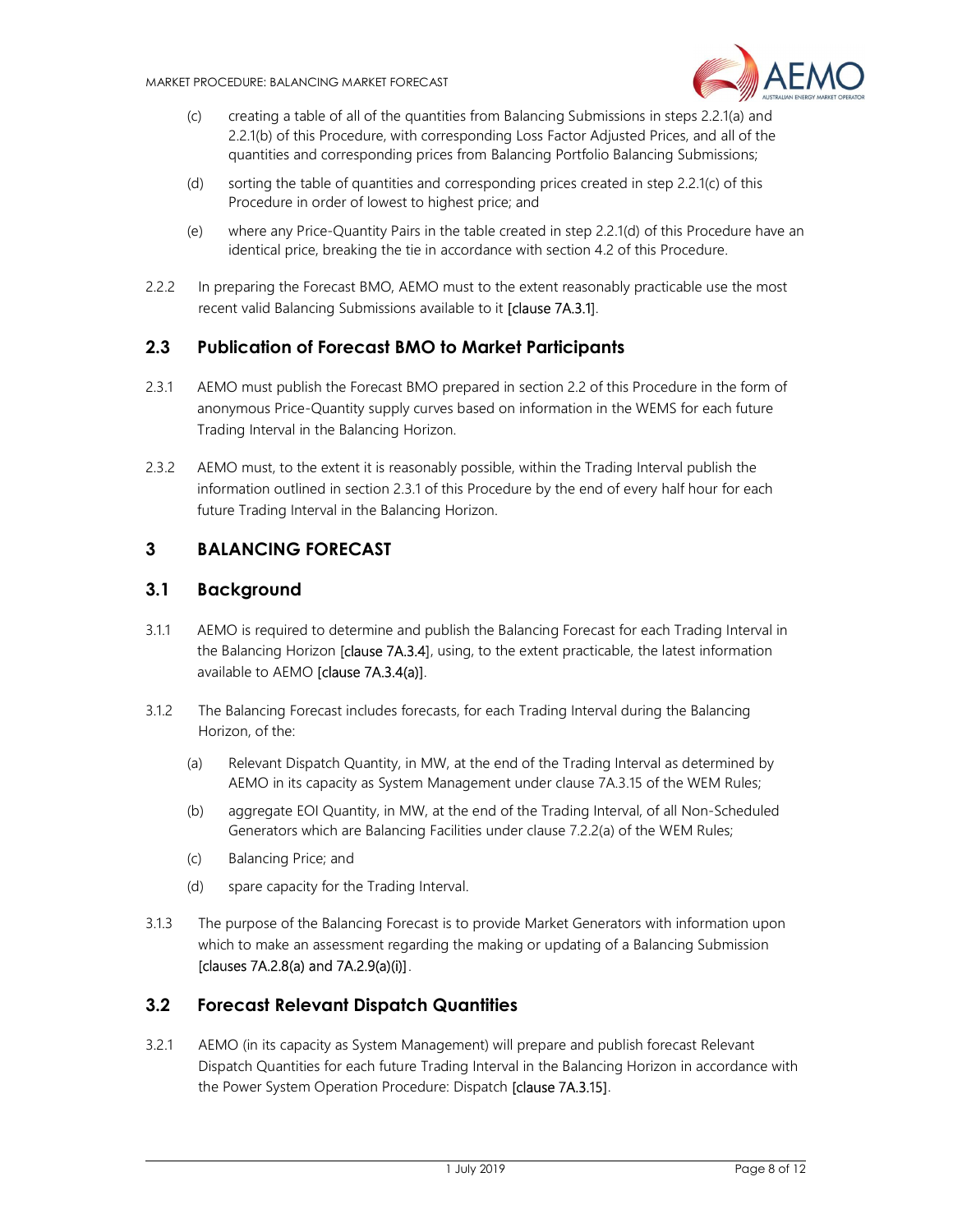

# 3.3 Forecast Non-Scheduled Generation Quantities

3.3.1 AEMO (in its capacity as System Management) will prepare and publish forecast EOI Quantities of Non-Scheduled Generators for each future Trading Interval in the Balancing Horizon in accordance with the Power System Operation Procedure: Dispatch [clause 7A.3.15].

# 3.4 Preparation of Forecast Balancing Prices and Quantities

- 3.4.1 AEMO must determine the forecast Balancing Price for each future Trading Interval in the Balancing Horizon by [clause 7A.3.10]:
	- (a) calculating the forecast marginal dispatch quantity by increasing by 1 MW the most recent forecast Relevant Dispatch Quantity determined by AEMO (in its capacity as System Management);
	- (b) iterating through the Forecast BMO from the lowest Balancing Price-Quantity Pair upwards, summing the MW quantities until the total equals or exceeds the forecast marginal dispatch quantity determined in accordance with step 3.4.1(a) of this Procedure; and
	- (c) setting the forecast Balancing Price to the price of the last Balancing Price-Quantity Pair in the Forecast BMO determined in step 3.4.1(b) of this Procedure or, if the forecast marginal dispatch quantity exceeds the MW sum of all the Price-Quantity Pairs, the highest price in the Forecast BMO.
- 3.4.2 AEMO must determine forecast quantities for each future Trading Interval in the Balancing Horizon by [clause 7A.3.10]:
	- (a) iterating through the Forecast BMO from the lowest Price-Quantity Pair upwards, summing the MW quantities, or part thereof, until the total equals the most recent forecast Relevant Dispatch Quantity determined by AEMO (in its capacity as System Management); and
	- (b) calculating a forecast quantity for each Balancing Facility by summing the Price-Quantity Pairs, or part thereof, from step 3.4.2(a) of this Procedure for the relevant Facility; or
	- (c) where in step 3.4.2(a) of this Procedure, the MW sum of all the Price-Quantity Pairs in the Forecast BMO is less than the forecast Relevant Dispatch Quantity, setting the forecast quantity to the sum of all of the Facility's quantities within the Forecast BMO.
- 3.4.3 AEMO must exclude Ramp Rate Limits and SOI Quantities from the calculations described in steps 3.4.1 and 3.4.2 of this Procedure.

# 3.5 Forecast spare capacity

-

- 3.5.1 AEMO must determine a forecast spare capacity value (in MW) for each future Trading Interval.
- 3.5.2 AEMO must determine the forecast spare capacity for a Trading Interval by<sup>2</sup>:
	- (a) iterating through the Scheduled Generator Facilities and summing the MW quantities of their Capacity Credits;
	- (b) iterating through the Demand Side Program Facilities and summing the MW quantities of their Reserve Capacity Obligation Quantities (RCOQ);

<sup>2</sup> AEMO has developed the calculation for the spare capacity value on the basis of the Spare (f,t) value used for the calculation of the dynamic refund factor as outlined in clauses 4.26.1(d) and 4.26.1(e) of the WEM Rules.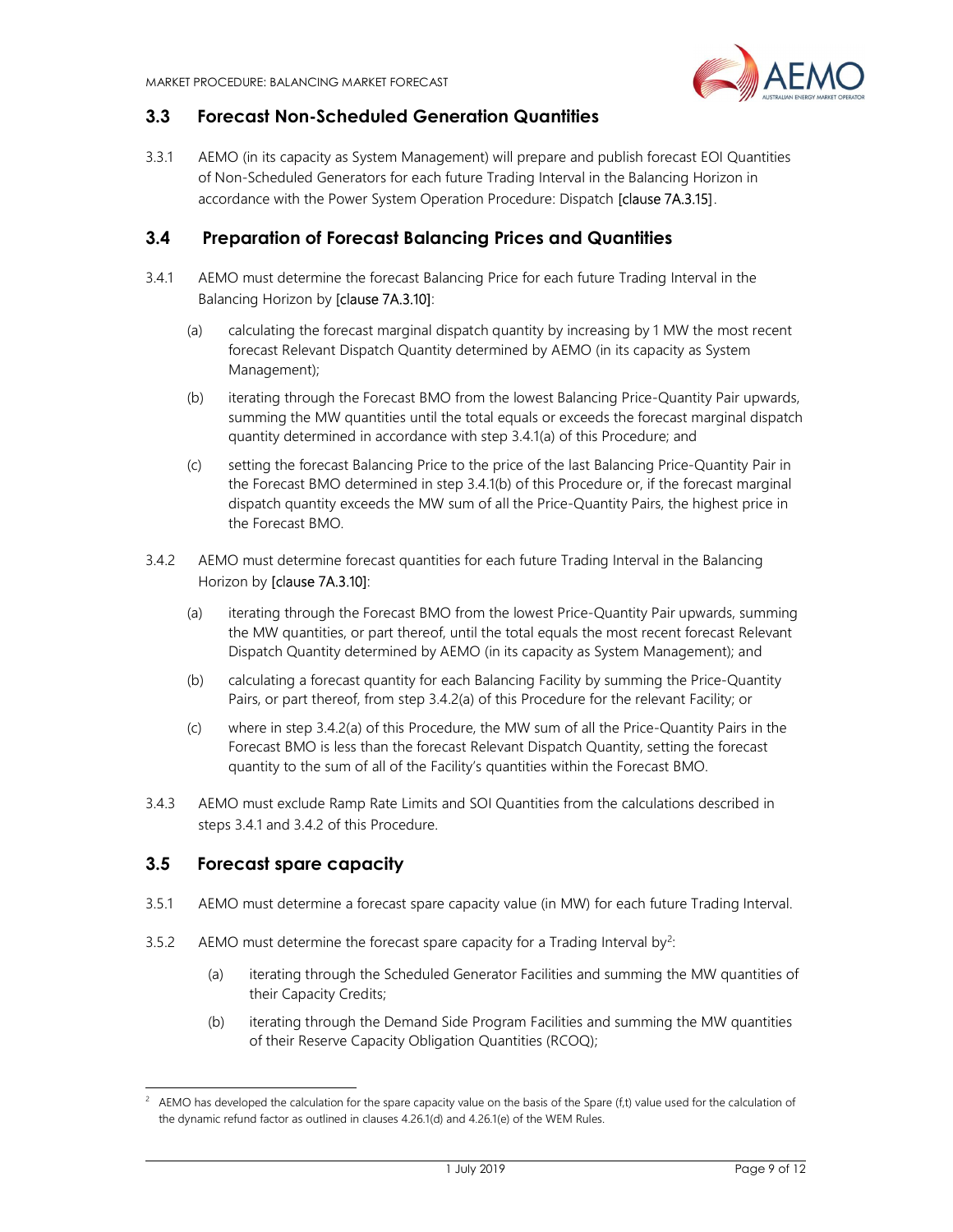

- (c) summing the values determined in step 3.5.2(a) and 3.5.2(b);
- (d) from the value determined in step 3.5.2(c), subtracting the forecast load (excluding Non-Scheduled Generator Facilities); and
- (e) from the value determined in step 3.5.2(d), subtracting the ex-ante Outages.

The formula for forecast spare capacity is defined as:

Forecast Spare Capacity (t)

$$
= \left(\sum_{f \in F} Capacity\; Credits\; (f, t)\right) + \left(\sum_{d \in D} RCOQ\; (d, t)\right)
$$

$$
- Forecast\; load\; (Excl\; NSG)\; (t) - Ex-ante\; Outages\; (t)
$$

Where:

F is the set of Scheduled Generator Facilities for which Market Participants hold Capacity Credits in the Trading Interval t and f is a Facility within that set.

D is the set of Demand Side Program Facilities for which Market Participants have Reserve Capacity Obligation Quantities in the Trading Interval t and d is a Facility within that set.

Forecast load (Excl NSG) is the notional unit of Reserve Capacity of a Scheduled Generator where Facility f in a Trading Interval t assigned by AEMO as defined in the Glossary of the WEM Rules.

 $RCOQ$  (f, t) is the amount of capacity required to be provided by a Demand Side Program Facility f in a Trading Interval t as part of a Reserve Capacity Obligation Quantity set by AEMO in accordance with clause 4.12.3 of the WEM Rules.

Forecast load (Excl NSG) is the forecasted system load in the Trading Interval t which excludes forecasted load to be supplied by Non-Scheduled Generator Facilities.

Ex-ante Outages (t)are the schedule of Planned Outages, Forced Outages and Consequential Outages in the Trading Interval t and published prior to the Trading Day in accordance with clause 7.3.4 of the WEM Rules.

3.5.3 In addition to the forecast spare capacity value determined in step 3.5.2 of this Procedure, AEMO may determine and publish a provisional spare capacity value after the Trading Day to reflect more up to date information. For example, the provisional spare capacity value is calculated by substituting SCADA data for the forecast load or substituting ex-post Outages for ex-ante Outages.

# 3.6 Publication of Balancing Forecast information to Market Participants

- 3.6.1 AEMO must publish the following information in WEMS for each future Trading Interval in the Balancing Horizon:
	- (a) the most recent forecast Relevant Dispatch Quantity determined under section 3.2 of this Procedure by AEMO (in its capacity as System Management);
	- (b) the most recent forecast EOI Quantity for Non-Scheduled Generator Facilities determined under section 3.3 of this Procedure by AEMO (in its capacity as System Management) or, if no forecasts have been provided, the sum of all Non-Scheduled Generator Facility quantities in applicable Balancing Submissions;
	- (c) the forecast Balancing Price determined in section 3.4 of this Procedure;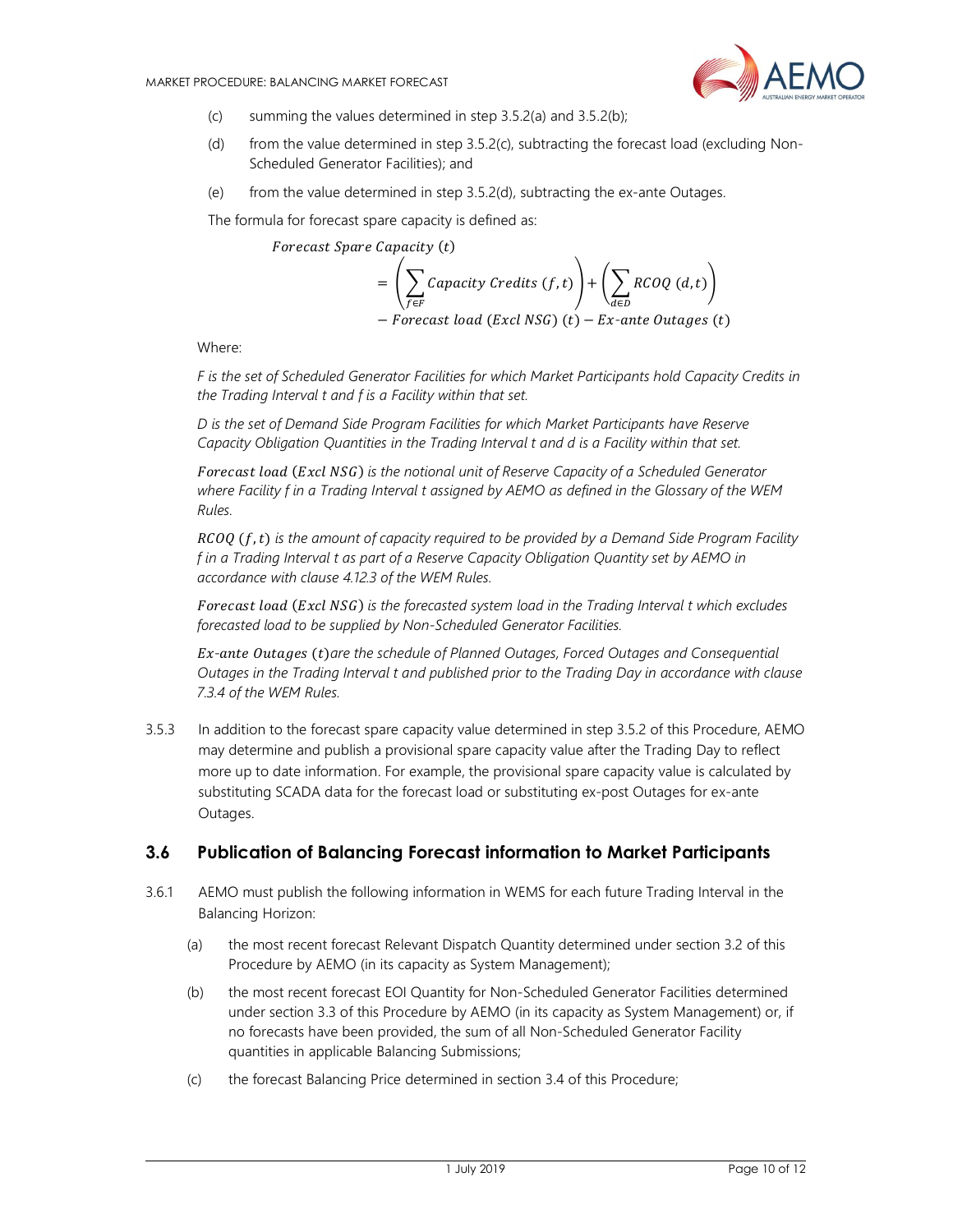

- (d) the forecast quantities determined in section 3.4 of this Procedure for Facilities owned or operated by the Market Participant; and
- (e) the forecast spare capacity determined in section 3.5 of this Procedure.
- 3.6.2 AEMO must, to the extent it is reasonably possible within the Trading Interval publish the information outlined at step 3.6.1 by the end of every half hour for each future Trading Interval in the Balancing Horizon.

# 3.7 Unavailable information

- 3.7.1 AEMO must determine and publish a Balancing Forecast for each Trading Interval in the Balancing Horizon if it has sufficient information available [clause 7A.3.1(d)].
- 3.7.2 In the event that AEMO (in its capacity as System Management) does not determine a forecast Relevant Dispatch Quantity for a Trading Interval, AEMO must continue to publish forecasts of Balancing Prices and quantities based on previously issued forecasts for the Trading Interval. If no previously issued forecasts are available for the relevant Trading Interval, then AEMO must cease publication of forecast Balancing Prices and quantities.

# 4 TIE BREAK PROCESS

# 4.1 Background

- 4.1.1 In circumstances where there is either:
	- (a) a tie in the ranking of Balancing Facilities under clause 7A.3.2 in the BMO [clause 7A.3.2(c)]; or
	- (b) a tie in the ranking of LFAS Facilities under clauses 7B.3.1 or 7B.3.2 in the LFAS Merit Order [clause 7B.3.2(c)],

AEMO must assign priority to break the tie for the Trading Interval in which the tie occurred in accordance with the priority specified, as per the priorities outlined in clauses 7A.3.2 and 7B.3.2 of the WEM Rules.

# 4.2 Process

- 4.2.1 Prior to the start of each Trading Day, AEMO must assign a unique random number to each Balancing Facility, including the Balancing Portfolio. AEMO must use this number as described in step 4.2.2 of this Procedure to determine the order of identically priced Price-Quantity Pairs in the Forecast BMO.
- 4.2.2 When AEMO is required to assign priority to break a tie for a Trading Interval in which a tie occurred, AEMO will:
	- (a) where that price equals either the Alternate Maximum STEM Price or the Maximum STEM Price, sort the affected Price-Quantity Pairs as if the Facility with the highest random number had the highest price;
	- (b) where that price equals the Minimum STEM Price, sort the affected Price-Quantity Pairs, as if the Facility with the lowest random number had the lowest price; and